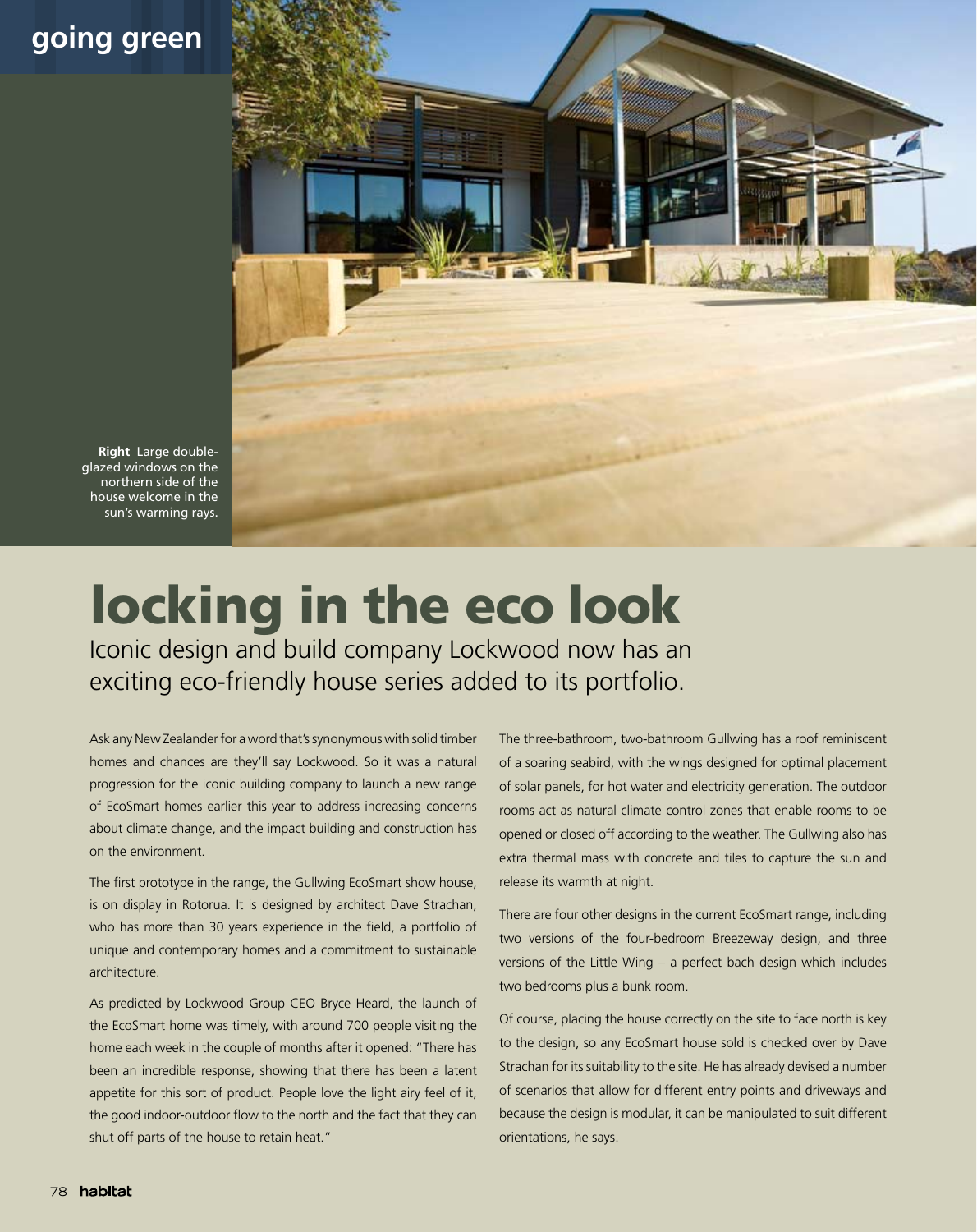"In a country where just 5-7% of the buildings are designed by architects, it's a chance for us to reach a wider segment of the population and show what good design can do."

The EcoSmart homes do cost more to buy but "you are paying up front for the energy savings gained in years to come," says Bryce.

## "There has been a latent appetite for this **SORT OF PRODUCT" Above and below** The outdoor

Lockwood homes are already built using timber from fast-growing plantation trees which absorb more carbon than slower growing indigenous forests, says Bryce. "Harvesting plantations for solid wood, and replanting provides the best environmental outcome. Solid plantation timber is a sustainable renewable building material. People give a lot of thought to operational energy but not to capital energy. To produce wood takes a fraction of the energy footprint compared to smelted products like steel," says Bryce.

Not only does wood take less energy to produce, but also releases less CO2 than other building materials, such as steel and concrete, during manufacture, according to Lockwood literature. Wood based homes can save around four tons of carbon dioxide, equal to the emissions of driving 22,000km, says the company.

Lockwood began in 1951 when Jo La Grouw Snr created the innovative Lockwood Building System, in which the building walls are locked together, not nailed. An engineered aluminium profile design slots into the machined corners of solid laminated pine, locking the wood into position. >



**The Court Property** 

today, and can be closed off on cooler days.

**Right** The open-plan living area stretches along the sunny northern face of the house while service rooms are on the cooler southern side.